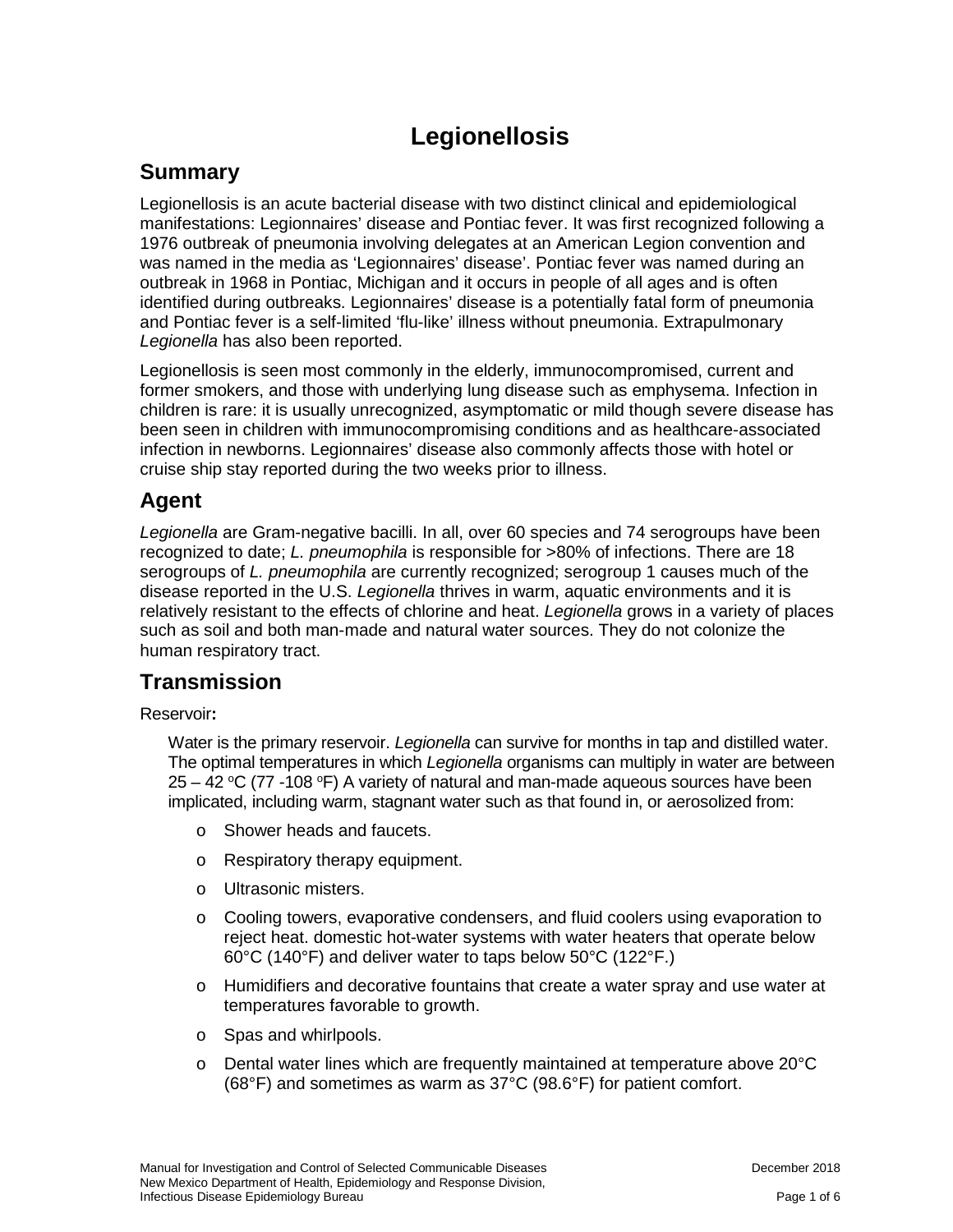- $\circ$  Other sources including stagnant water in fire sprinkler systems and warm water for eye washes and safety showers.
- o Potting soil and potting compost have been associated with *L. longbeachae,* a serogroup uncommon in the US. Foreign travel may be associated with acquisition of infection.

Mode of Transmission**:**

*Legionella* is generally spread through the air by aerosolized water which is then inhaled or microaspirated. Infection has also occurred by contamination of surgical wounds with potable water.

Period of Communicability:

It is not transmitted from person to person.

# **Clinical Disease**

Incubation period:

For Legionnaires' disease, 2–10 days (usually 5–6 days); for Pontiac fever, 24–48 hours (can be as short as 4 hours).

Illness:

Legionnaires' disease includes mild to severe pneumonia characterized initially by fever, cough, with or without chest pain, and progressive respiratory disease. Legionnaires disease can also be associated with chills, myalgia, and gastrointestinal, renal, and central nervous system manifestations. Respiratory failure and death can occur. Pontiac fever is a much milder syndrome--notable for the absence of pneumonia–and characterized by abrupt onset and a self-limited influenza-like illness. The influenza-like symptoms may include low-grade fever, headache, weakness, nausea, and a dry cough.

# **Laboratory Diagnosis**

For diagnostic testing, a combination of both culture of a lower respiratory tract specimen (e.g., sputum, swab, or bronchial washing) and urine antigen test should be performed. Culture of respiratory secretions on buffered charcoal yeast extract agar (BCYE) is required to isolate *Legionella sp.* The urine antigen screen is the most used diagnostic test available and it detects the most common cause of Legionnaires' disease, *L. pneumophila*, serogroup 1. The urine is positive for antigen on day one of illness and continues to be positive for weeks. Serologic tests are neither highly sensitive nor specific and should be interpreted with caution. A single acute serologic test is not sufficient to diagnose Legionnaires' disease. See laboratory criteria for diagnosis below. A new PCR test (BD ProbeTec ET  $TM$ ) will detect *L. pneumophila* serotypes 1 through 14 in sputum. Although approved for use by the FDA, extensive published clinical experience using this test is lacking.

# **Treatment**

For Legionnaires' disease, initially intravenous azithromycin or levofloxacin followed by oral administration as the patient improves is recommended. Fluoroquinolones (e.g., levofloxacin) are the drugs of choice for immunocompromised patients. Alternative drugs for treatment are doxycycline and trimethoprim-sulfamethoxazole. Treatment is recommended for 5-10 days for azithromycin and 14-21 days for other drugs. Treatment duration is longer with immunocompromised patients. Most patients will require management in an intensive care unit. Delay in treatment is associated with increased mortality rates.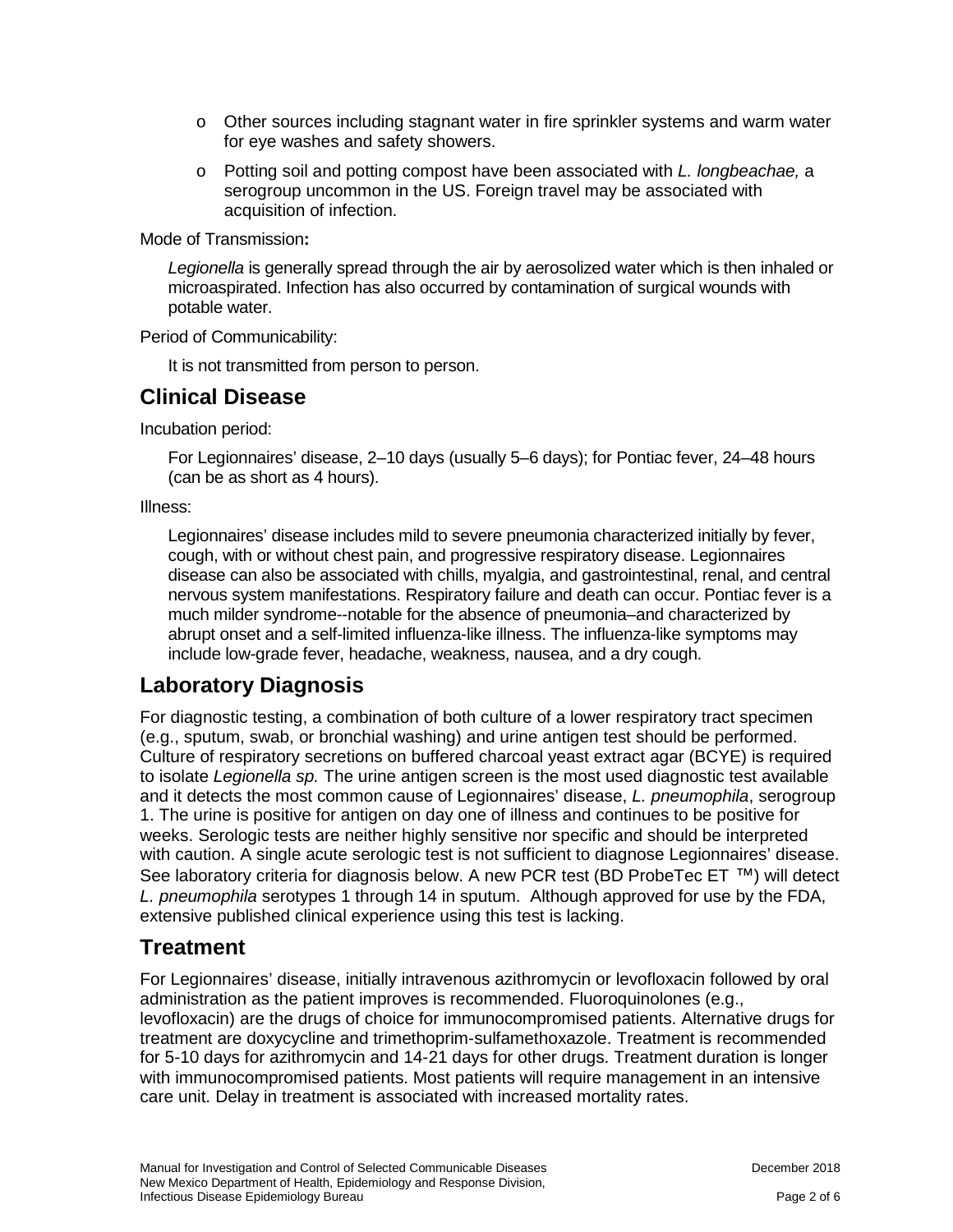Pontiac fever requires no specific treatment. Antimicrobial treatment is not recommended because the disease is not from bacterial replication. The disease results from host inflammation.

### **Surveillance**

Case Definition:

#### *Clinical Case Definition:*

Legionellosis is associated with two clinically and epidemiologically distinct illnesses:

- Legionnaires' disease: Characterized by fever, myalgia, cough, and clinical or radiographic pneumonia.
- Pontiac fever: Milder illness with flu-like symptoms (low-grade fever, headache, tiredness) and absent of pneumonia.

#### *Laboratory Criteria:*

#### *Confirmed*

A clinically compatible case that meets at least one of the confirmatory laboratory criteria listed below:

- By culture isolation of any *Legionella* organism from respiratory secretions, lung tissue, pleural fluid, or other normally sterile fluid.
- By detection of *Legionella pneumophila* serogroup 1 antigen in urine using validated reagents.
- By seroconversion with fourfold or greater rise in specific serum antibody titer to *Legionella pneumophila* serogroup 1 using validated reagents.

#### *Suspected*

A clinically compatible case that meets at least one of the presumptive (suspected) laboratory criteria listed below:

- By seroconversion with fourfold or greater rise in antibody titer to specific species or serogroups of *Legionella* other than *L. pneumophila* serogroup 1 (e.g., *L. micdadei*, *L. pneumophila* serogroup 6).
- By seroconversion with fourfold or greater rise in antibody titer to multiple species of *Legionella* using pooled antigen and validated reagents.
- By the detection of specific *Legionella* antigen or staining of the organism in respiratory secretions, lung tissue, or pleural fluid by direct fluorescent antibody (DFA) staining, Immunohistochemistry (IHC), or other similar method, using validated reagents.
- By detection of *Legionella* species by a validated nucleic acid assay.

#### Reporting:

• Report all suspected or confirmed cases of legionellosis to the Epidemiology and Response Division (ERD) at 505-827-0006. Information needed includes: patient's name, age, sex, race, ethnicity, home address, home phone number, occupation, and health care provider.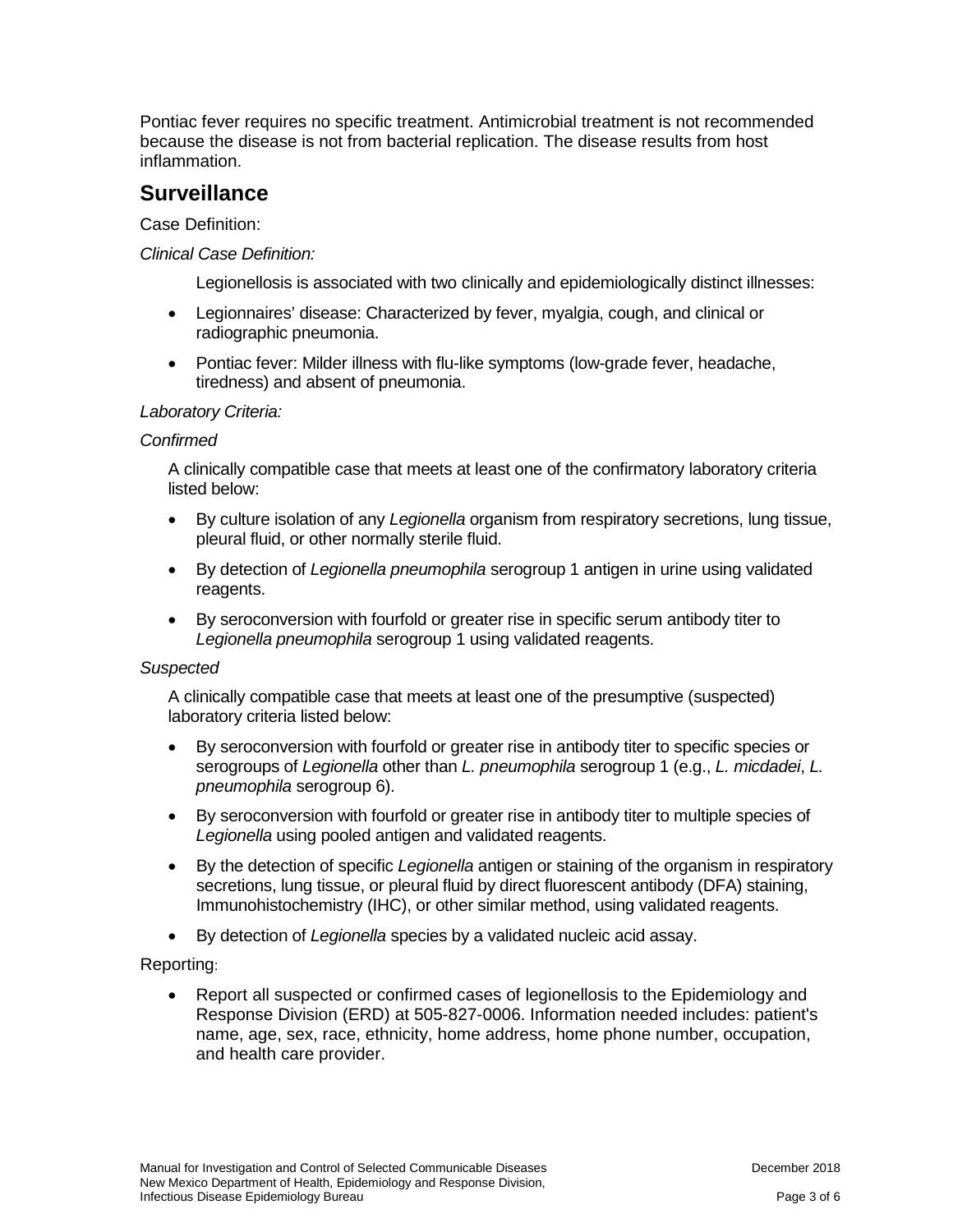• Travel-associated: a case that has a history of spending at least one night away from home, either in the same country of residence or abroad, in the ten days before onset of illness. These should be reported to CDC immediately.

Case Investigation:

- Complete the Legionella Case Form and fax the completed form to 505-827-0013. Investigation information should also be entered in NM-EDSS per established procedures.
- If the case is associated with travel (within two weeks of illness onset) the case should be reported within 24 hours to travellegionella@cdc.gov

### **Control Measures**

- 1. Case management
	- 1.1. Isolation: Standard precautions recommended.
	- 1.2. Prophylaxis: Not applicable.
- 2. Contact management
	- 2.1. Isolation: None required.
	- 2.2. Prophylaxis: Not applicable.
- 3. Prevention

3.1. Monochloramine treatment of municipal water supplies has been associated with a decrease in health care-associated Legionnaires' disease. Hospitals should maintain hot water at the highest temperature allowable by state regulations or codes (preferably 60 degrees Celsius (140 degrees Fahrenheit) or greater and maintain cold water temperatures at less than 20 degrees Celsius (68 degrees Fahrenheit) to minimize waterborne *Legionella*  contamination.

Appropriate biocides should be used to limit the growth of slime-forming organisms in cooling systems and the systems should be mechanically cleaned periodically. Tap water should not be used in respiratory therapy devices.

If there has been an identified outbreak of legionellosis, Occupational Safety and Health Administration (OSHA) requires that investigators "wear appropriate respiratory protection in the form of a half-face piece respirator equipped with a high-efficiency particulate absorption (HEPA) filter or a similar type of filter media capable of effectively collecting particles in the one micron size range during the examination of water systems if a significant potential exposure exists for high concentrations of contaminated aerosols." [\(http://www.osha.gov/dts/osta/otm/otm\\_iii/otm\\_iii\\_7.html\)](http://www.osha.gov/dts/osta/otm/otm_iii/otm_iii_7.html)

The American Society of Heating, Refrigerating and Air-Conditioning Engineers (ASHRAE) also have recommendations regarding Prevention of Legionellosis Associated with Building Water Systems.

The investigation should include searching for common exposures among cases and possible environmental sources of infection, including inquiry regarding the following sources of exposure in the past two weeks: a) receiving dental work b) inpatient or outpatient hospital stay c) travel on a cruise ship d) recent hotel stay e) whirlpool, hot tub or Jacuzzi use. CDC maintains information for travelers and decontamination of hot tubs on their *Legionella* webpage. If a cluster of legionellosis is suspected, confirmation and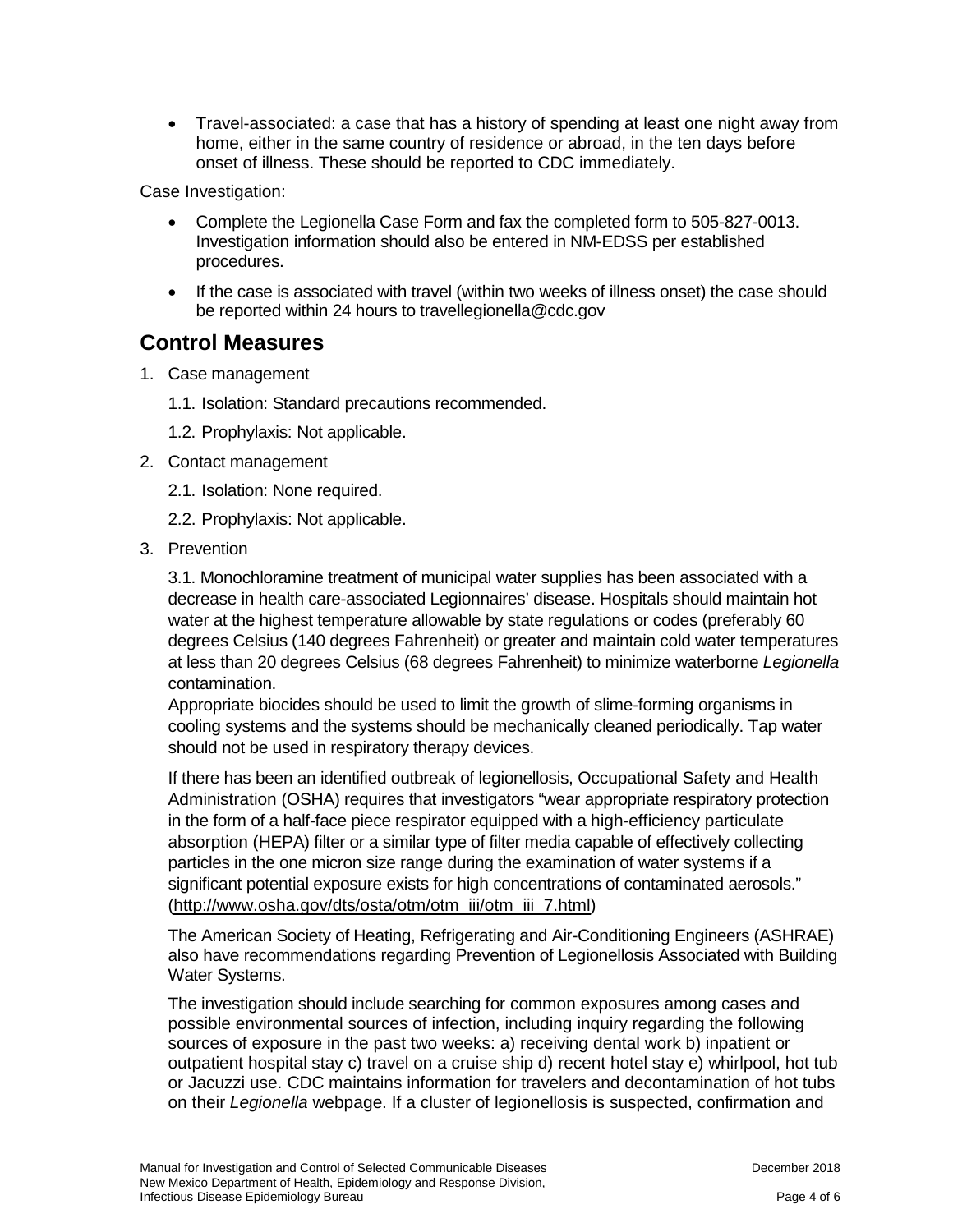investigation are warranted, as morbidity may be significant and mortality high (up to 30%), and reservoirs may be found and remediated.

## **References**

American Academy of Pediatrics. In: Kimberlin, DW, et al eds. Red Book: 2018 Report of the Committee on Infectious Diseases. 31st ed. Itasca, IL: American Academy of Pediatrics; 2018.

Heymann, DL, ed. Control of Communicable Diseases Manual. 19<sup>th</sup> edition. Washington, DC: American Public Health Association; 2008.

Clin Infect Dis. (2007) 44 (Supplement 2): 527-572. doi: 10.1086/511159

Technical Manual Legionella [http://www.osha.gov/dts/osta/otm/otm\\_iii/otm\\_iii\\_7.html](http://www.osha.gov/dts/osta/otm/otm_iii/otm_iii_7.html) 

Tijet N, Tang P, Romilowych M, Duncan C, Ng V, David N, et al. New endemic *Legionella pneumophila* serogroup 1 clones, Ontario, Canada. Emerg Infect Dis 2010 Mar. Available from<http://wwwnc.cdc.gov/eid/article/16/3/08-1689.htm>